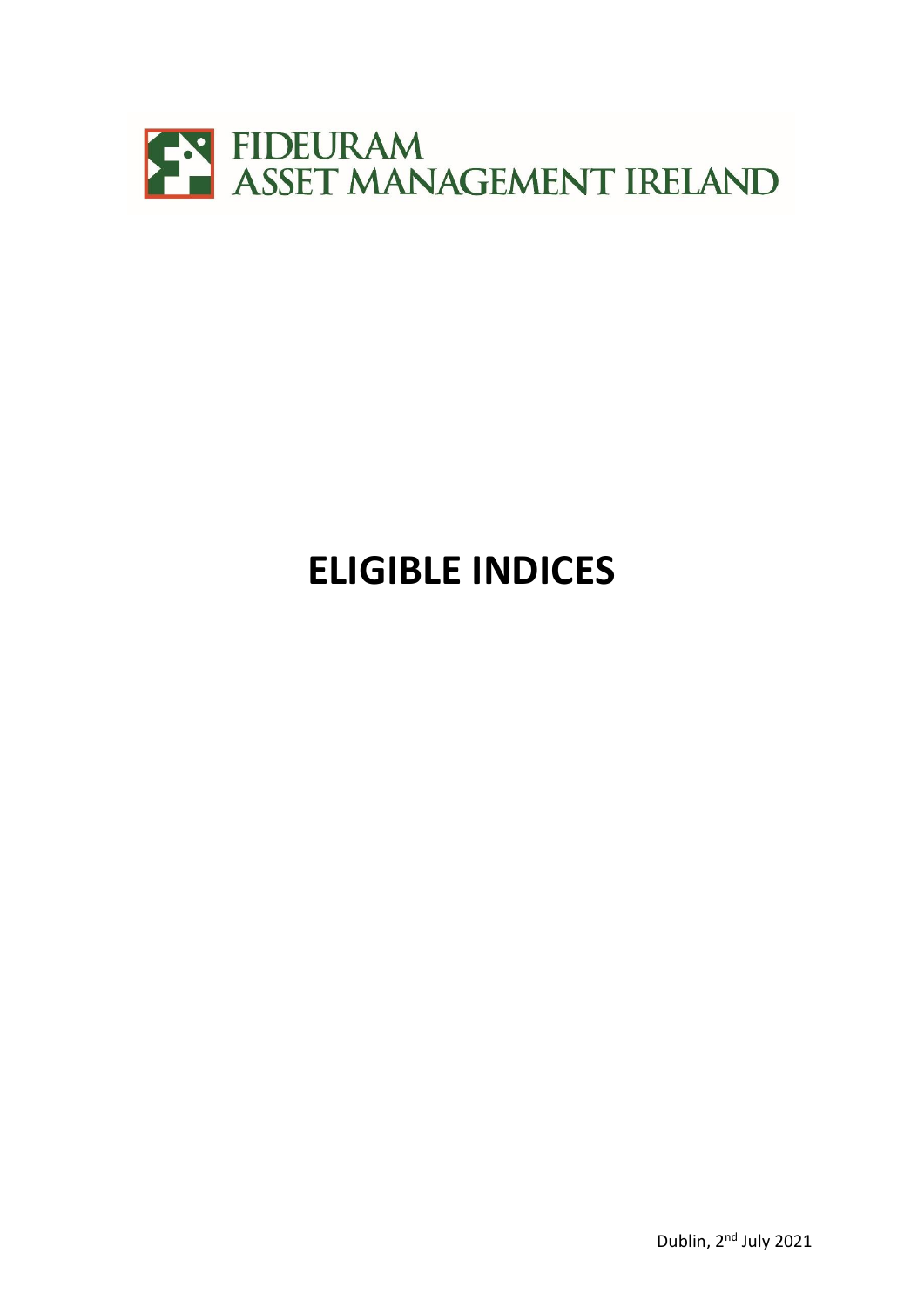| <b>Barclays Atlantic BCRIHGBA</b><br>1.              |
|------------------------------------------------------|
| <b>Barclays Backwardation BCCFBA3P</b><br>2.         |
| <b>Barclays Eurozone Momentum BXIIMMEE</b><br>3.     |
| <b>Barclays Japan Quality BXIIKMJE</b><br>4.         |
| Barclays Month End BFXSMEU4<br>5.                    |
| <b>Barclays Shiller Cape US BXIICMGE</b><br>6.       |
| <b>Barclays US Low Volatility BXIILUTU</b><br>7.     |
| Barclays US Momentum Equity BXIIMUTU<br>8.           |
| <b>Bloomberg BCOM</b><br>9.                          |
| 10. BoFAML Commodity MLCIAR6L                        |
| 11. BoFAML Commodity MLCIBRM1                        |
| 12. BoFAML Commodity MLCIUCOT                        |
| 13. BoFAML Commodity MLCXSX6L                        |
| 14. BoFAML Foreign Exchange MLHFFX1E                 |
| 15. BoFAML Investable European 8 MLEIDIVI            |
| 16. BoFAML Vortex MLEIVTXA                           |
| 17. JPM Alpha Select Alternative JMEBDJSE            |
| 18. JPM Bespoke Commodity JMAB106L                   |
| 19. JPM Bespoke Commodity JMAB106S                   |
| 20. JPM Custom US Equity Free cash Invested QTJPCIBN |
| 21. JPM Custom US Equity Free cash QTJPFBLS          |
| 22. JPM Equity Risk Premia JPLSLVEU                  |
| 23. JPM FX Basket Trend Series 2C JTRDX2CE           |
| 24. JPM Helix 2 Series 2 JHLXH2CE                    |
| 25. JPM Kronos US Equities JPMZKRNS                  |
| 26. JPM MAST Basket JPMSEB3B                         |
| 27. MS Equity Risk Premia MSCBSVAE                   |
| 28. MS Equity Risk Premia NA MSCBSQUU                |
| 29. MS Protected Volatility Premium MSUSSPVP         |
| 30. MS Systematic 5 Month Dispersion MSUSDSP5        |
| 31. MS Volatility Alpha MSUSVXAE                     |
| 32. Nomura Cross Asset Momentum NMXCMO1U             |
| 33. Nomura EM Momentum NMEMMOMU                      |
| 34. Nomura G10 Illiquid Value NMSYGVVU               |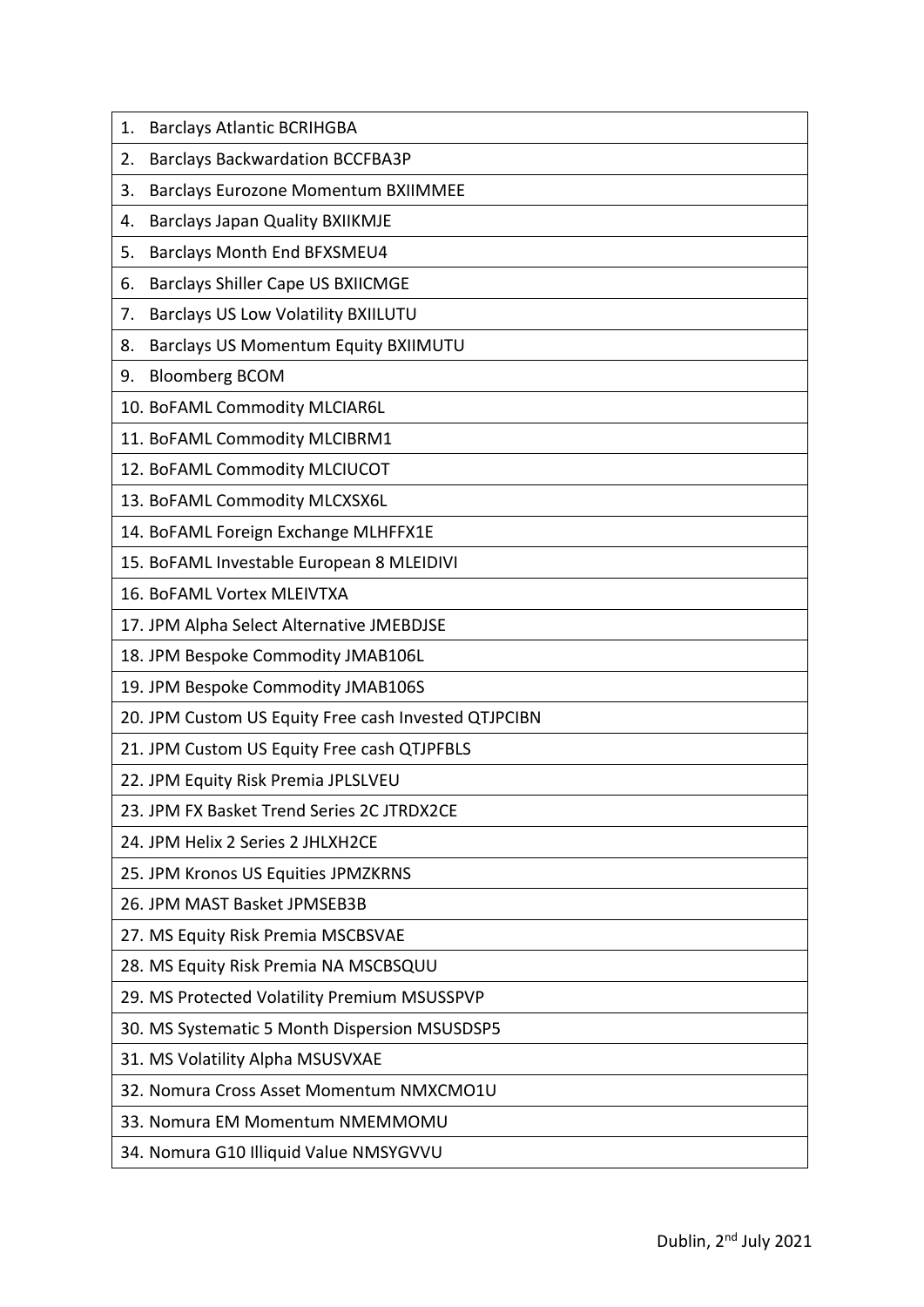| 35. UBS Constant Maturity Dividend MBCICMDI |
|---------------------------------------------|
|---------------------------------------------|

36. MSCI World Net Total Return NDDUWI

37. S&P500 Total Return SPTR

38. BAML Commodity Volatility alpha 1X MLCVDK1X

39. MSCI World Energy NDWUENR

40. Nomura Cross Asset Momentum NMXCMO8U

41. Markit Iboxx CoCo DM Index EUR IBXXC2D1

42. Markit Iboxx CoCo DM Index USD IBXXC1D1

43. Markit Iboxx EuroCorporate Overall Total Return Index QW5A

44. Markit iboxx EUR Liquid High Yield Index IBOXXMJA

45. TOPIX Banks Index TPNBNK

46. MSCI World Utilities NDWUUTIL

47. MSCI World Telecommunication Services Sector NDWUTEL

48. MSCI World Materials NDWUMAT

49. MSCI World Information Technology NDWUIT

50. MSCI World Industrials NDWUIND

51. MSCI World Health Care NDWUHC

52. MSCI World Financials NDWUFNCL

53. MSCI World Consumer Staples NDWUCSTA

54. MSCI World Consumer Discretionary NDWUCDIS

55. MSCI USA NDDUUS

56. MSCI Japan NDDLJN

57. MSCI Europe NDDLE15

58. MSCI EMU MSDEEMUN

59. MSCI Emerging Markets NDLEEGF

60. FTSE CHINA A50 XIN9I

61. MSCI SAUDI ARABIA M1SAP

62. Bloomberg BCOM

63. Citi Curve Composite (DJ UBSCI wtd) CVICCADE

64. DJ EURO STOXX 50 SX5E

65. DJ STOXX 600 PRICE IX SXXP

66. DJUBS E166 Excess Return ENHG166P

67. MARKIT ITRX EUR SNR FIN 06/22 ITXES527

68. MARKIT ITRX EUR XOVER 12/22 ITXEX528